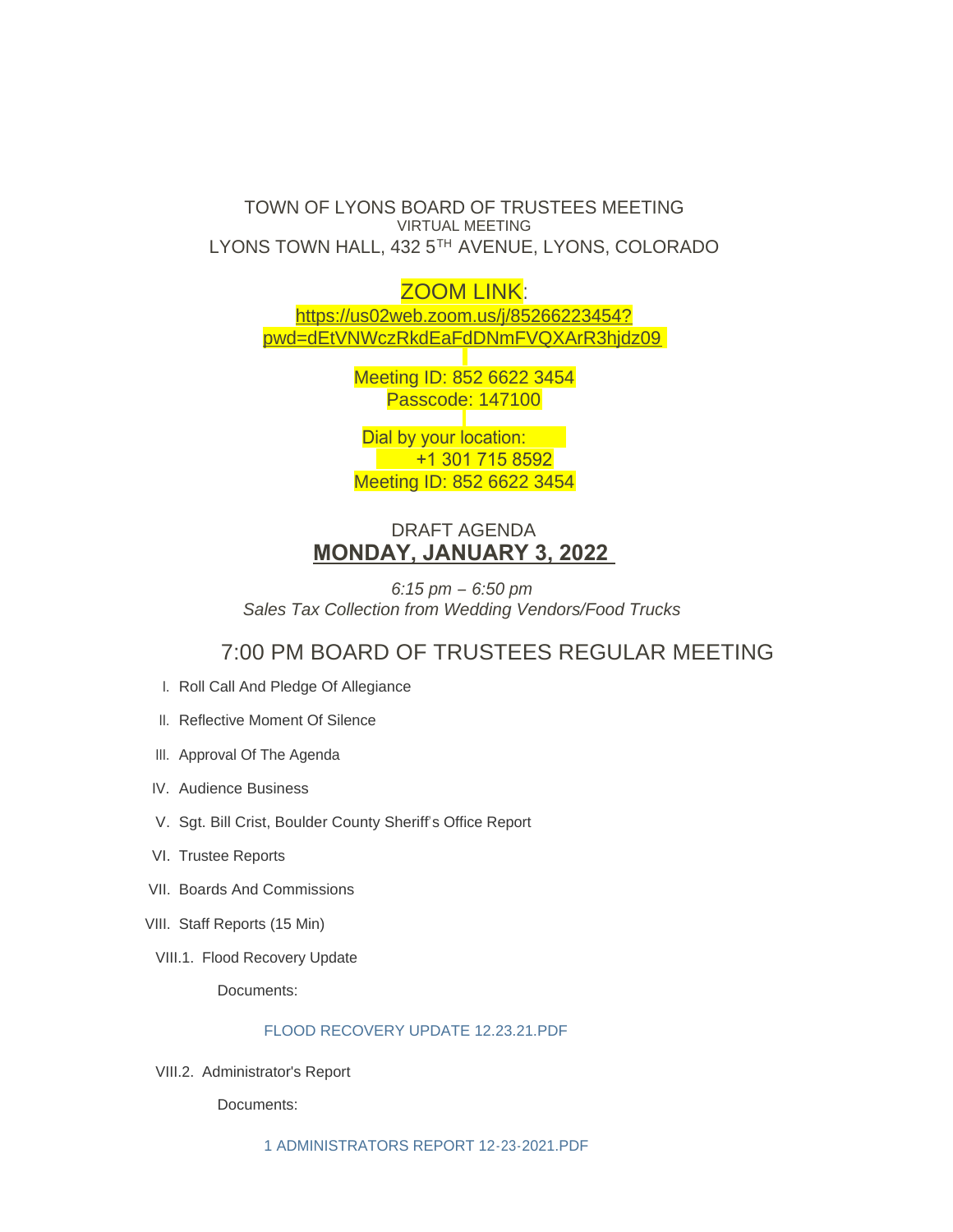- VIII.3. Legal Update
- IX. Ordinances And Public Hearings
- IX.1. 1st Reading Ordinance 1117 An Ordinance Of The Town Of Lyons, Colorado Approving A Lease Of Town Property To Raul Vasquez

Documents:

[1117 - COVER SHEET LEASE RAUL VASQUEZ.PDF](https://www.townoflyons.com/AgendaCenter/ViewFile/Item/9644?fileID=19814) [ORD 1117.PDF](https://www.townoflyons.com/AgendaCenter/ViewFile/Item/9644?fileID=19812) [ORD 1117 LEASE.PDF](https://www.townoflyons.com/AgendaCenter/ViewFile/Item/9644?fileID=19811)

- X. Consent Agenda
	- X.1. Resolution 2022-01 A Resolution Of The Town Of Lyons, Colorado Designating The Official Public Notice Location And The Official Newspaper Of General Circulation For The Town Of Lyons

Documents:

#### [RESOLUTION 2022-01 - NEWSPAPER PUBLIC NOTICE \(DITTMAN EDITS 12-](https://www.townoflyons.com/AgendaCenter/ViewFile/Item/9645?fileID=19793) 22-2021).PDF

RESOLUTION 2022-02 - A RESOLUTION OF THE TOWN OF LYONS, COLORADO X.2. AUTHORIZING AN INTERGOVERNMENTAL AGREEMENT FOR ALTERNATIVE TRANSPORTATION SERVICES BETWEEN THE TOWN OF LYONS AND BOULDER **COUNTY** 

Documents:

[1.BOT COVER SHEET\\_ZTRIPIGA.PDF](https://www.townoflyons.com/AgendaCenter/ViewFile/Item/9646?fileID=19815) [RESOLUTION-2022-02 RESOLUTION APPROVING IGA WITH BOULDER](https://www.townoflyons.com/AgendaCenter/ViewFile/Item/9646?fileID=19795)  COUNTY FOR 2022 TRANSPORTATION SERVICES.PDF [2022 BOULDER COUNTY\\_LYONS\\_TRANSPORTATIONSERVICEIGA.PDF](https://www.townoflyons.com/AgendaCenter/ViewFile/Item/9646?fileID=19794)

X.3. January Accounts Payable

Documents:

#### [BOT PAYABLES 01032022.PDF](https://www.townoflyons.com/AgendaCenter/ViewFile/Item/9647?fileID=19798) [1. UNPAID INVOICE REPORT.PDF](https://www.townoflyons.com/AgendaCenter/ViewFile/Item/9647?fileID=19797)

X.4. December 20, 2021 BOT Meeting Minutes

Documents:

#### DEC 20TH 2021 MINUTES FINAL PDF

- XI. Items Removed From The Consent Agenda
- XII. General Business
- XII.1. Discussion/Direction On Rental Licensing Program

Documents: